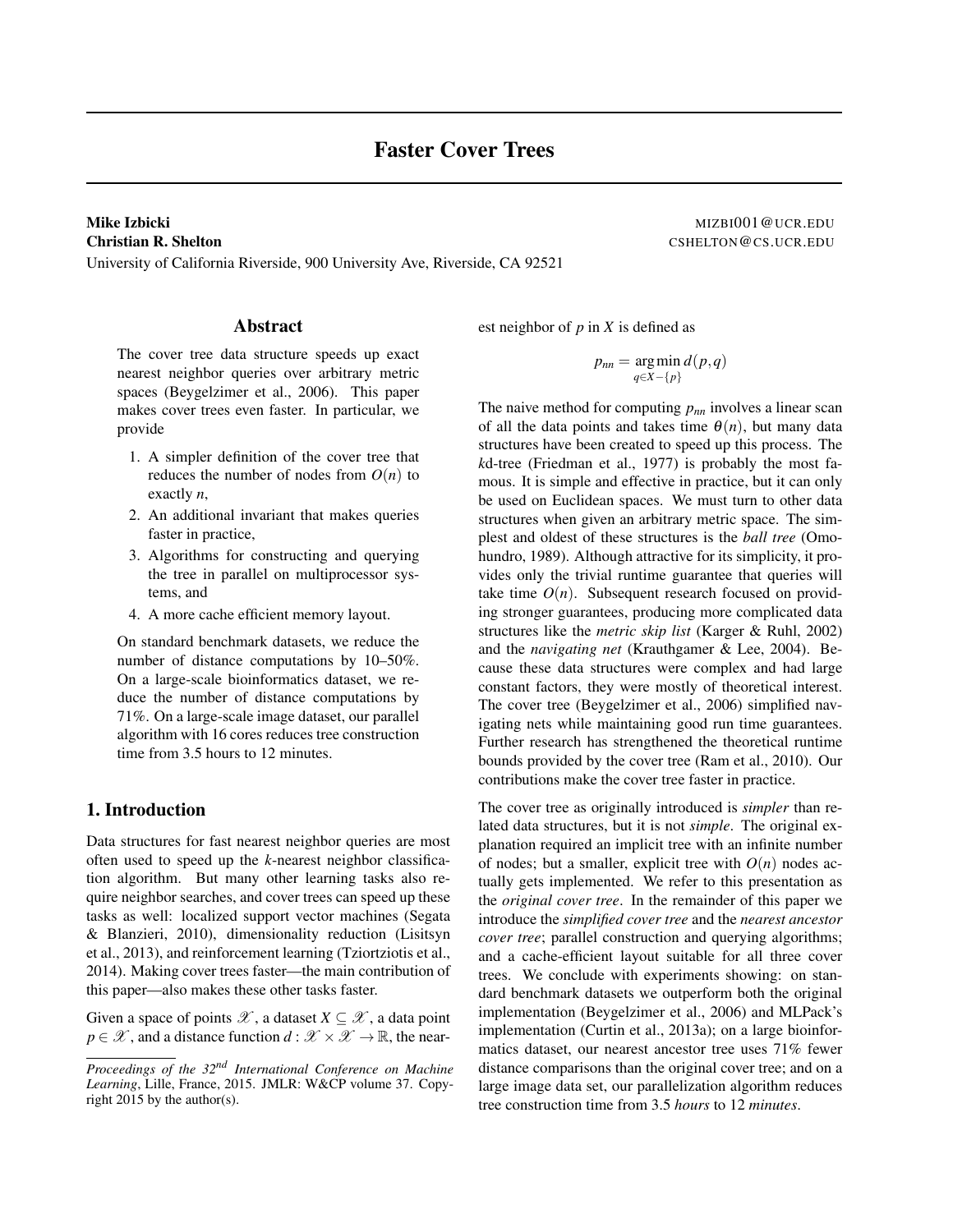# 2. Simplified cover trees

Definition 1. *Our* simplified cover tree *is any tree where: (*a*) each node p in the tree contains a single data point (also denoted by p); and (*b*) the following three invariants are maintained.*

*1.* The leveling invariant. *Every node p has an associated integer* level(p)*. For each child q of p*

$$
level(q) = level(p) - 1.
$$

*2.* The covering invariant. *For every node p, define the*  $\emph{function}$   $\emph{covdist(p)} = 2^{\emph{level(p)}}.$  For each child  $q$ *of p*

$$
d(p,q) \leq \text{covdist}(p).
$$

*3.* The separating invariant. *For every node p, define the function* sepdist(p) = 2 level(p)−1 *. For all distinct children q*<sup>1</sup> *and q*<sup>2</sup> *of p*

$$
d(q_1, q_2) > \text{sepdist}(p)
$$

Throughout this paper, we will use the functions children( $p$ ) and descendants( $p$ ) to refer to the set of nodes that are children or descendants of *p* respectively. We also define the function maxdist as

$$
\text{maxdist}(p) = \underset{q \in \text{descendants}(p)}{\arg \max} d(p, q)
$$

In words, this is the greatest distance from *p* to any of its descendants. This value is upper bounded by  $2^{\text{level}(p)+1}$ , and its exact value can be cached within the data structure.<sup>1</sup>

In order to query a cover tree (any variant), we use the generic "space tree" framework developed by Curtin *et al.* (2013). This framework provides fast algorithms for finding the *k*-nearest neighbors, points within a specified distance, kernel density estimates, and minimum spanning trees. Each of these algorithms has two variants: a *single tree* algorithm for querying one point at a time, and a *dual tree* algorithm for querying many points at once. Our faster cover tree algorithms speed up all of these queries; but for simplicity, in this paper we focus only on the single tree nearest neighbor query. The pseudocode is shown in Algorithm 1.

Analysis of the cover tree's runtime properties is done using the data-dependent *doubling constant c*: the minimum value *c* such that every ball in the dataset can be covered by *c* balls of half the radius. We state without proof two facts:

#### Algorithm 1 Find nearest neighbor

function findNearestNeighbor(cover tree *p*, query point *x*, nearest neighbor so far *y*)

- 1: if  $d(p,x) < d(y,x)$  then 2:  $y \leftarrow p$ 3: for each child *q* of *p* sorted by distance to *x* do 4: **if**  $d(y,x) > d(y,q)$  - maxdist(q) then
- 5:  $y \leftarrow \text{findNearestNeighbour}(q, x, y)$
- 6: return *y*

| Algorithm 2 Simplified cover tree insertion |  |
|---------------------------------------------|--|
|                                             |  |

| function insert (cover tree $p$ , data point $x$ ) |  |
|----------------------------------------------------|--|
|----------------------------------------------------|--|

1: **if**  $d(p,x) >$  covdist(p) then 2: while  $d(p,x) > 2$ covdist(p) do

3: Remove any leaf *q* from *p*

4: *p*  $p' \leftarrow$  tree with root *q* and *p* as only child 5:  $p \leftarrow p'$ 

6: **return** tree with *x* as root and *p* as only child

7: **return** insert  $(p,x)$ 

**function** insert (cover tree  $p$ , data point  $x$ )

*prerequisites:*  $d(p, x) \leq$  covdist(p) 1: for  $q \in \text{children}(p)$  do

2: **if**  $d(q, x) \leq \text{covdist}(q)$  then

3: *q*  $q' \leftarrow \text{insert}(q, x)$ 

4:  $p' \leftarrow p$  with child *q* replaced with *q'* 

5: **return**  $p'$ 

```
6: return p with x added as a child
```
(*a*) any node in the cover tree can have at most  $O(c^4)$  children; (*b*) the depth of any node in the cover tree is at most  $O(c^2 \log n)$ . These were proven for the original cover tree (Beygelzimer et al., 2006) and the proofs for our simplified cover tree are essentially the same. We can use these two facts to show that the runtime of Algorithm 1 is  $O(c^6 \log n)$ for both the original and simplified cover tree.

Algorithm 2 shows how to insert into the simplified cover tree. It is divided into two cases. In the first case, we cannot insert our data point *x* into the tree without violating the covering invariant. So we raise the level of the tree *p* by taking any leaf node and using that as the new root. Because maxdist(p)  $\leq$  2covdist(p), we are guaranteed that  $d(p, x) \leq$  covdist(x), and so we do not violate the covering constraint. In the second case, the insert\_function recursively descends the tree. On each function call, we search through  $childer(p)$  to find a node we can insert into without violating the covering invariant. If we find such a node, we recurse; otherwise, we know we can add  $x$  to children(p) without violating the separating invariant. In all cases, exactly one node is added per data point, so the resulting tree will have exactly *n* nodes. Since every

<sup>&</sup>lt;sup>1</sup>As in the original cover tree, practical performance is improved on most datasets by redefining  $covdist(p) =$  $1.3^{\text{level}(p)}$  and sepdist(p) =  $1.3^{\text{level}(p)-1}$ . All of our experiments use this modified definition.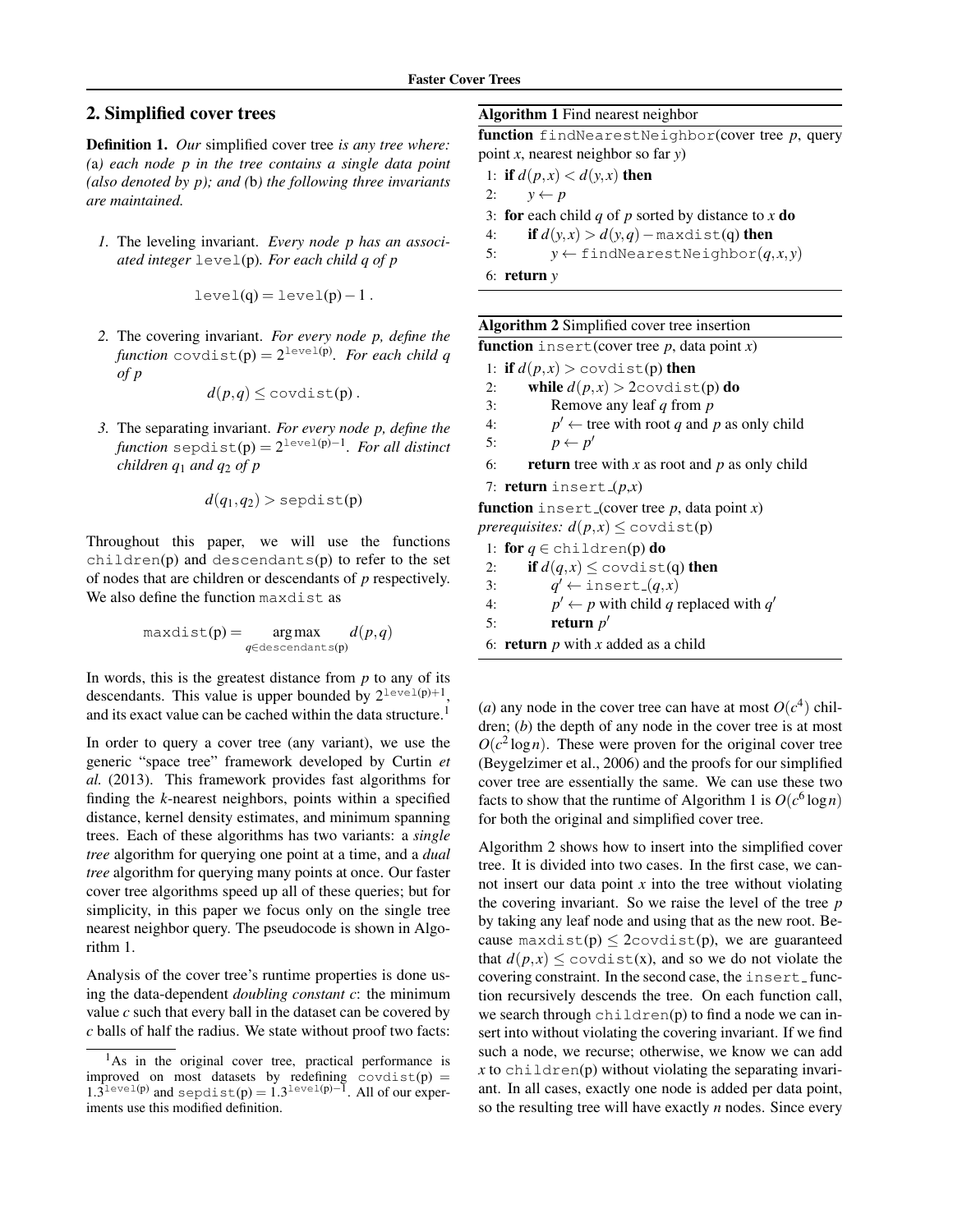

Figure 1. Fraction of nodes required for the simplified cover tree. Fewer nodes means less overhead from traversing the tree and fewer distance comparisons. See Table 1 for information on the datasets.

node can have at most  $O(c^4)$  children and the depth of the tree is bounded by  $O(c^2 \log n)$ , the runtime is  $O(c^6 \log n)$ .

The simplified cover tree has the same runtime bounds as the original cover tree, but it has an improved constant factor, as it needs only *n* nodes. Fewer nodes reduces both the overhead from traversing the data structure and the number of required distance comparisons. The original cover tree's *nesting invariant* dictated these extra nodes. In our definitions, the nesting invariant states that for every node *p*, if *p* has any children, then *p* also has itself as a child (this child need not satisfy the leveling invariant). The nesting invariant comes from the presentation of the original cover tree as an infinite data structure, but it does not play a key role in the cover tree's runtime analysis. Therefore, we can discard it and maintain the runtime guarantees.

Figure 1 shows the reduction in nodes by using the simplified cover tree on benchmark datasets taken from the ML-Pack test suite (Curtin et al., 2013a). Section 6 contains more details on these datasets, and Figure 3 in the same section shows how this reduced node count translates into improved query performance.

#### 3. Nearest ancestor cover trees

In this section, we exploit a similarity between simplified cover trees and binary search trees (BSTs). Insertion into both trees follows the same procedure: Perform a depth first search to find the right location to insert the point. In particular, there is no rebalancing after the insertion. Many alternatives to plain BSTs produce better query times by introducing new invariants. These invariants force the insertion algorithm to rebalance the tree during the insertion step. Our definition of the simplified cover tree makes adding similar invariants easy. We now introduce one possible invariant.



Figure 2. Using the metric  $d(a,b) = |a-b|$ , both trees are valid simplified cover trees; but only the right tree is a valid nearest ancestor cover tree. Moving the 9 and 11 nodes reduces the value of maxdist for their ancestor nodes. This causes pruning to happen more often during nearest neighbor queries.

Definition 2. *A* nearest ancestor cover tree *is a simplified cover tree where every point p has the nearest ancestor invariant: If*  $q_1$  *is an ancestor of p and*  $q_2$  *is a sibling of*  $q_1$ *, then*

 $d(p,q_1) \leq d(p,q_2)$ 

In other words, the nearest ancestor cover tree ensures that for every data point, each of its ancestors is the "best possible" ancestor for it at that level. Figure 2 shows a motivating one dimensional example.

Algorithm 3 shows how to insert a point into a nearest ancestor cover tree. It uses the same insert function as 2, but the helper function insert is slightly modified in two ways (shown with an underline). First, we sort children(p) according to their distance from the data point *x*. This sorting ensures that our newly inserted point will satisfy the nearest ancestor invariant. But this new point *x* may cause other points to violate the nearest ancestor invariant. In particular, if *x* has a sibling *q*; *q* has a descendent *r*; and  $d(r, x) < d(r, q)$ ; then *r* now violates the nearest ancestor invariant. Our second step is to call rebalance, which finds all these violating data points and moves them underneath *x*.

Most of the work of the rebalance function happens in the helper rebalance.. rebalance returns a valid nearest ancestor cover tree and a set of points that still need to be inserted; rebalance just inserts those extra points. rebalance<sub>-</sub> takes two nearest ancestor cover trees *p* and *q* (where *p* is an ancestor of *q*) and a point *x*. Its goal is to "extract" all points from *q* that would violate the nearest ancestor invariant if *x* became a sibling of *p*. It returns three values: a modified version of *q*, a set of points that cannot remain in any point along the path from *p* to *q* called the *moveset*, and a set of points that need to be reinserted somewhere along the path from *p* to *q* called the *stayset*. There are two cases. In the first case, the data point at node *q* must move. We then filter the descendants of *q* into the *moveset* or *stayset* as appropriate and return null for our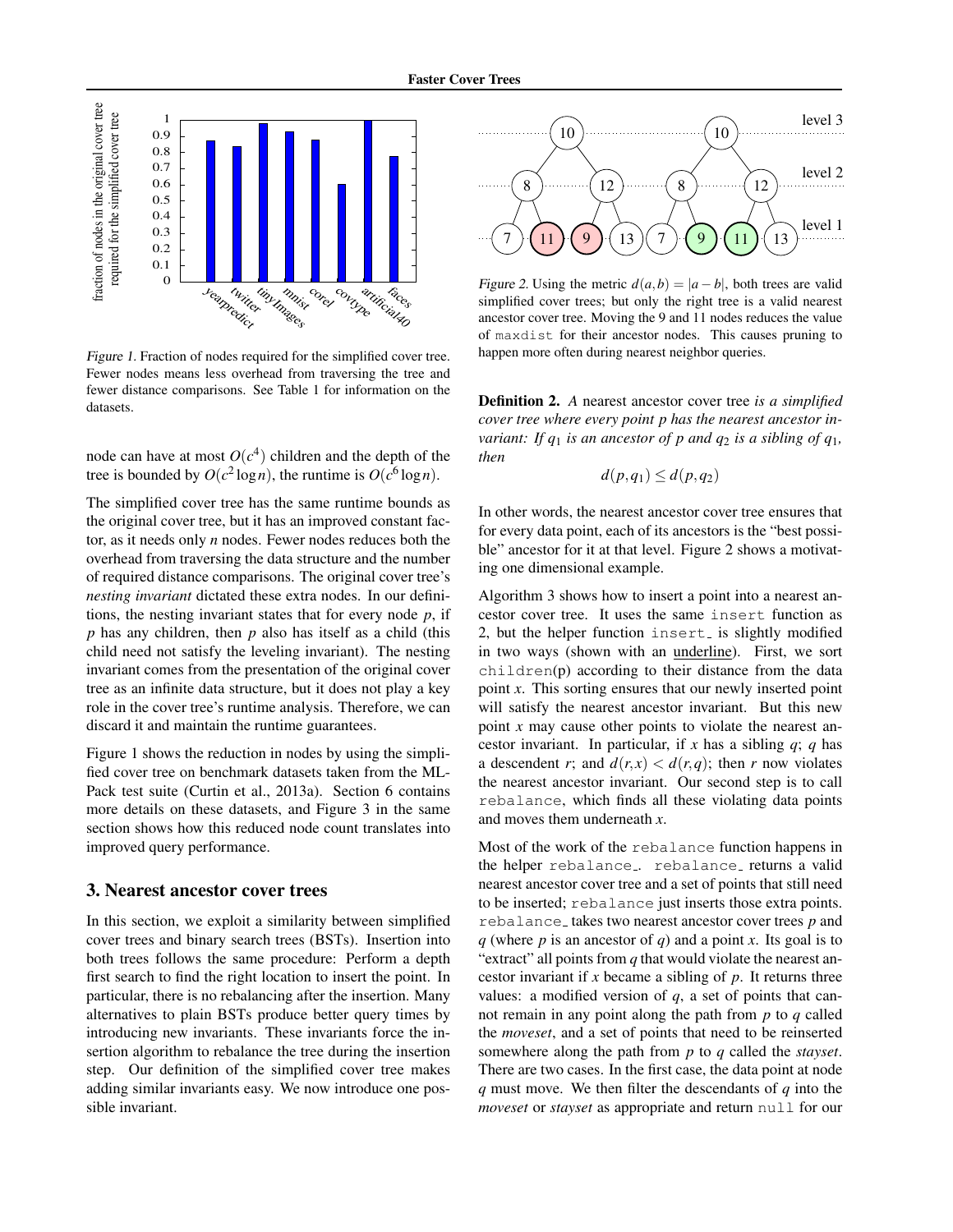modified *q*. In the second case, the data point at node *q* must stay. We recursively apply rebalance to each of *q*'s children; we use the results to update the corresponding child, the *moveset* and the *stayset* variables. Finally, we try to reinsert any nodes in *stayset*. If rebalance was called with *q* a child of *p*, then the return value of *stayset* will be empty; any children that could not be directly reinserted must be in the *moveset*.

The rebalance<sub>-</sub> function loops over all  $O(c^4)$  children of a node, and the maximum depth of the recursion is  $O(c^2 \log n)$ . Therefore the overall runtime is  $O(c^6 \log n)$ . It may be called up to  $O(c^4)$  times within <code>rebalance,</code> so the body of the for loop on line 12 executes  $O(c^{10} \log n)$ times. Unfortunately, we have no bound on the size of *moveset*, except to note that it is usually small in practice. On the datasets in our experiments (see Table 1), the value is usually zero or at worst in the single digits. Figure  $3(a)$ shows that nearest ancestor cover tree construction is not that much slower in practice, and Figure 3(b) shows that this slowdown is overshadowed by the resulting speedup in nearest neighbor queries.

#### 4. Parallel cover tree

In this section we discuss parallelism on shared-memory, multiprocessor machines. Querying in parallel is easy. Since the results of neighbor queries for a data point do not depend on other data points, we can: divide the points among the processors; then each processor traverses the tree independently. More difficult is constructing the tree in parallel. Our strategy is to split the data, create one cover tree on each processor, then merge these trees together. Previous work on parallelizing cover trees applied only to the GPU (Kumar & Ramareddy, 2010). Our approach is suitable for any shared-memory multiprocessor machine. We give a detailed description for merging simplified cover trees and discuss at a high level how to extend this procedure to nearest ancestor cover trees.

Algorithm 4 shows the merging procedure. The merge function's main purpose is to satisfy the prerequisites for mergeHelper, which has two phases. First, we find all the subtrees of  $q$  that can be inserted directly into  $p$  without violating any invariants, and we insert them. Second, we insert the remaining nodes from *q* into *p* directly via the insert function.

The mergeHelper function returns a partially merged tree and a set of nodes called the *leftovers* that still need to be inserted into the tree. The first phase uses the for loop starting on line 3 to categorize the children of *q* into three disjoint sets. The *uncovered* set contains all of *q*'s children that would violate the covering invariant if inserted into *p*. The *sepcov* set contains all of *q*'s children that would not

Algorithm 3 Nearest ancestor cover tree insertion

function insert (cover tree  $p$ , data point  $x$ )

```
1: for q \in \text{children}(p) sorted by distance to x do
```
2: **if**  $d(q, x) \leq$  covdist(q) then

3: *q*  $q' \leftarrow \text{insert}(q, x)$ 4: *p*  $q' \leftarrow p$  with child *q* replaced with *q'* 

5: **return**  $p'$ 

```
6: return rebalance(p, x)
```
function rebalance(cover trees  $p$ , data point  $x$ ) *prerequisites: x* can be added as a child of *p* without violating the covering or separating invariants

1: create tree *x*<sup>*'*</sup> with root node *x* at level level(p) – 1 *x*<sup>*'*</sup> contains no other points

$$
2: p' \leftarrow p
$$

- 3: **for**  $q \in \text{children}(p)$  **do**
- 4:  $(q', \text{moveset}, \text{stayset}) \leftarrow \text{rebalance}_-(p, q, x)$
- 5:  $p' \leftarrow p'$  with child *q* replaced with *q'*
- 6: **for**  $r \in \text{moves}$  **do**
- 7: *x*  $y' \leftarrow \text{insert}(x', r)$
- 8: **return**  $p'$  with  $x'$  added as a child

**function** rebalance (cover trees  $p$  and  $q$ , point  $x$ ) *prerequisites: p* is an ancestor of *q*

```
1: if d(p,q) > d(q,x) then
2: moveset,stayset \leftarrow \emptyset3: for r \in descendants(q) do
4: if d(r, p) > d(r, x) then
 5: moveset \leftarrow moveset \cup {r}
 6: else
 7: stayset \leftarrow stayset \cup {r}
 8: return (null,moveset,stayset)
9: else
10: 
11: q
        q' \leftarrow q12: for r \in \text{children}(q) do
13: (r
              (v', \textit{moveset}, \textit{stayset}) \leftarrow \texttt{rebalance}_-(p, r, x)14: moveset' ← moveset∪moveset'
15: stayset<sup>'</sup> ← stayset ∪ stayset'
16: if r' = \text{null} then
17:q' \leftarrow q with the subtree r removed
18: else
19: q
                 v' \leftarrow q with the subtree r replaced by r'20: for r \in stayset' do
21: if d(r, q)' \le \text{covdist}(q)' then
22:v' \leftarrow insert(q', r)23: stayset' ← stayset' – {r}
24: return (q', \text{moveset}', \text{stayset}')
```
violate the separating or covering invariants when inserted into *p*. Both of these sets are unused in the second phase of mergeHelper. Every child of *q* that is not inserted into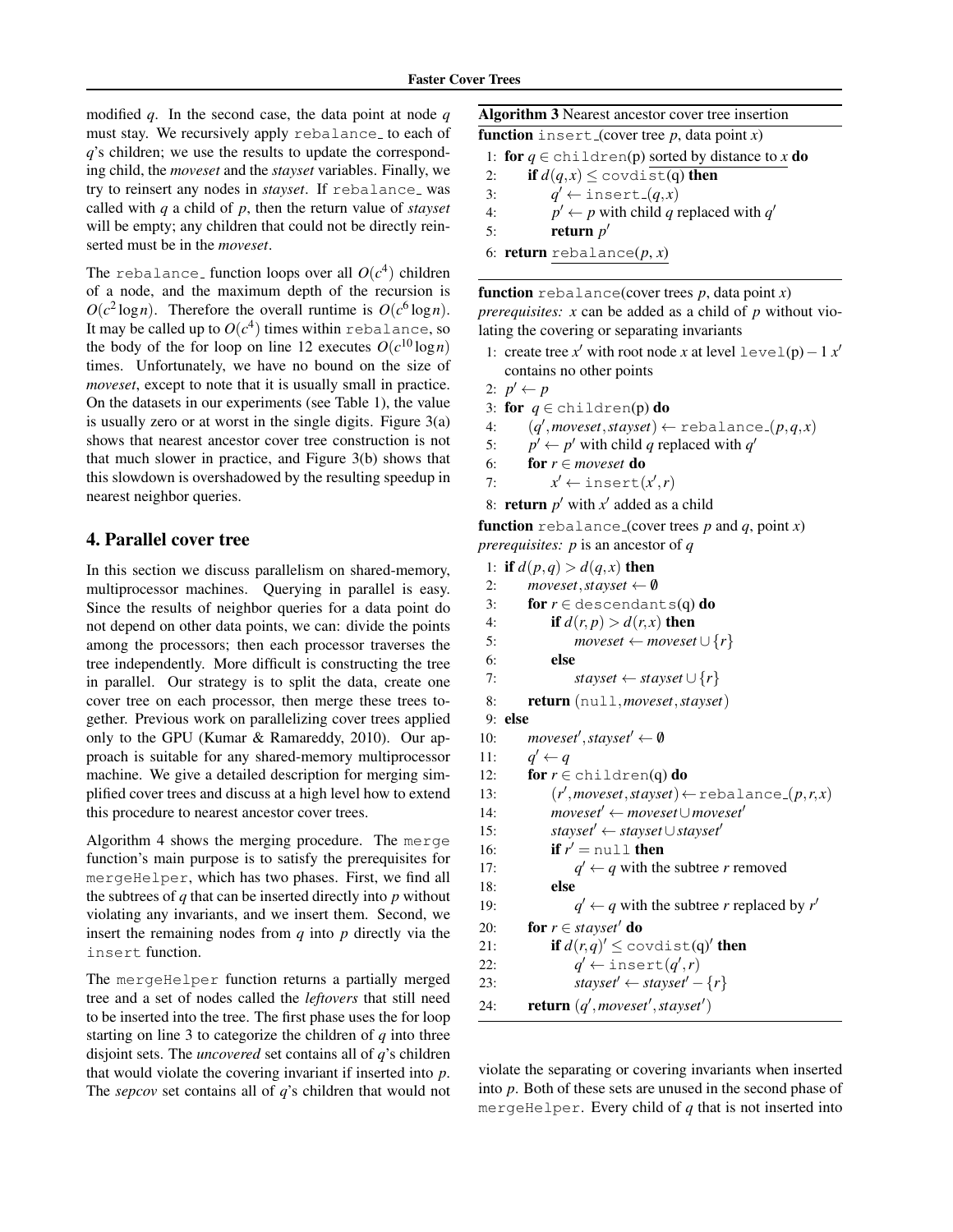the *uncovered* or *sepcov* sets gets merged with a suitable node in  $childern(p)$ . This is done by recursively calling the mergeHelper function. Any points that could not be inserted into the results of mergeHelper get added to the *leftovers* set.

In the second phase of mergeHelper, we insert as many nodes as possible into our merged tree  $p'$ . First update the children with the subtrees in *sepcov*. Then insert the root of *q*. We know that  $d(p,q) \leq \text{covdist}(p)$ , so this insertion is guaranteed not to change the level of  $p'$ . Finally, we loop over the elements in *leftovers* and insert them into  $p'$ only if it would not change the level of  $p'$ . Any elements of *leftovers* that cannot be inserted into  $p'$  get inserted into leftovers<sup>'</sup> and returned. It is important to do this insertion of *leftovers* at the lowest level possible (rather than wait until the recursion ends and have the insertion performed in merge) to avoid unnecessary distance computations.

The merge function does not maintain the nearest ancestor invariant. A modified version of merge that calls the rebalance function appropriately could. But for space reasons, we do not provide this modified algorithm. In our experiments below, we use the provided merge function in Algorithm 4 to parallelize both simplified and nearest ancestor tree construction. In practice, this retains the benefits of the nearest ancestor cover tree because the nearest ancestor invariant is violated in only a few places.

Providing explicit bounds on the runtime of merge is difficult. But in practice it is fast. When parallelizing on two processors, approximately 1% of the distance calculations occur within merge. So this is not our bottleneck. Instead, the main bottleneck of parallelism is cache performance. On modern desktop computers, last level cache is shared between all cores on a CPU. Cover tree construction results in many cache misses, and this effect is exaggerated when the tree is constructed in parallel.

## 5. Cache efficiency

One of the biggest sources of overhead in the cover tree is cache misses. Our last improvement is to make cover trees more cache efficient. A simple way to reduce cache misses for tree data structures is to use the *van Emde Boas* tree layout (Frigo et al., 1999). This layout arranges nodes in memory according to a depth first traversal of the tree. This arrangement creates a *cache oblivious* data structure. That is, the programmer does not need any special knowledge about the cache sizes to obtain optimal speedup—the van Embde Boas tree layout works efficiently on any cache architecture. This layout has been known for a long time in the data structures community, but it seems unused in machine learning libraries. Frigo (1999) provides a detailed tutorial.

#### Algorithm 4 Merging cover trees

```
function merge(cover tree p, cover tree q)
```
- 1: if  $level(q) > level(p)$  then
- 2: swap *p* and *q*
- 3: while  $level(q) < level(p)$  do
- 4: move a node from the leaf of *q* to the root;
- 5: this raises the level of *q* by 1
- 6:  $(p, \text{leftovers}) \leftarrow \text{mergeHelper}(p, q)$
- 7: for  $r \in \text{leftovers do}$
- 8:  $p \leftarrow \text{insert}(p,r)$
- 9: return *p*

**function** mergeHelper(cover tree  $p$ , cover tree  $q$ ) *prereqs:* level(p) = level(q),  $d(p,q) \leq$  covdist(p) 1:  $children' \leftarrow children(p)$   $\triangleright$  Phase 1 2: *uncovered*, *sepcov*, *leftovers*  $\leftarrow \emptyset$ 3: for  $r \in \text{children}(q)$  do 4: **if**  $d(p,r) <$  covdist(p) then 5: *foundmatch* ←false 6: **for**  $s \in children'$  do 7: **if**  $d(s,r) \le$  sepdist(p) then 8: (*s*  $\mathcal{O}'$ *, leftovers*<sub>*s*</sub> $) \leftarrow$  mergeHelper $(s, r)$ 9:  $children' \leftarrow children' \cup \{s'\} - \{s\}$ 10: *leftovers* ← *leftovers*∪*leftovers<sup>s</sup>* 11: *foundmatch* ← true 12: break from inner loop 13: if not *foundmatch* then 14: *sepcov* ← *sepcov*  $\cup$  {*r*} 15: else 16: *uncovered* ← *uncovered*  $\cup$  {*r*} 17: *children'* ← *children'* ∪ *sepcov*  $\triangleright$  Phase 2 18:  $p' \leftarrow$  tree rooted at *p* with children(p')=*children'* 19:  $p' \leftarrow \text{insert}(p', q)$ 20: *leftovers'*  $\leftarrow \emptyset$ 21: **for**  $r \in$  *leftovers* **do** 22: **if**  $d(r, p)' \leq \text{covdist}(p)'$  then 23: *p*  $v' \leftarrow \text{insert}(p', r)$ 24: else 25: *leftovers'* ← *leftovers'*  $\cup$  {*r*} 26: **return** (*p*<sup>*'*</sup>, *leftovers*<sup>*'*</sup>∪*uncovered*)

Our implementation of the cache oblivious cover tree is *static*. That is, we first construct the cover tree, then we call a function pack that rearranges the tree in memory. This means we do not get the reduced cache misses while constructing the tree, but only while querying the tree. The pack function is essentially free to run because it requires only a single traversal through the dataset. Figure 4 shows that the van Emde Boas tree layout reduces cache misses by 5 to 20 percent. This results in a reduction of stalled CPU cycles by 2 to 15 percent.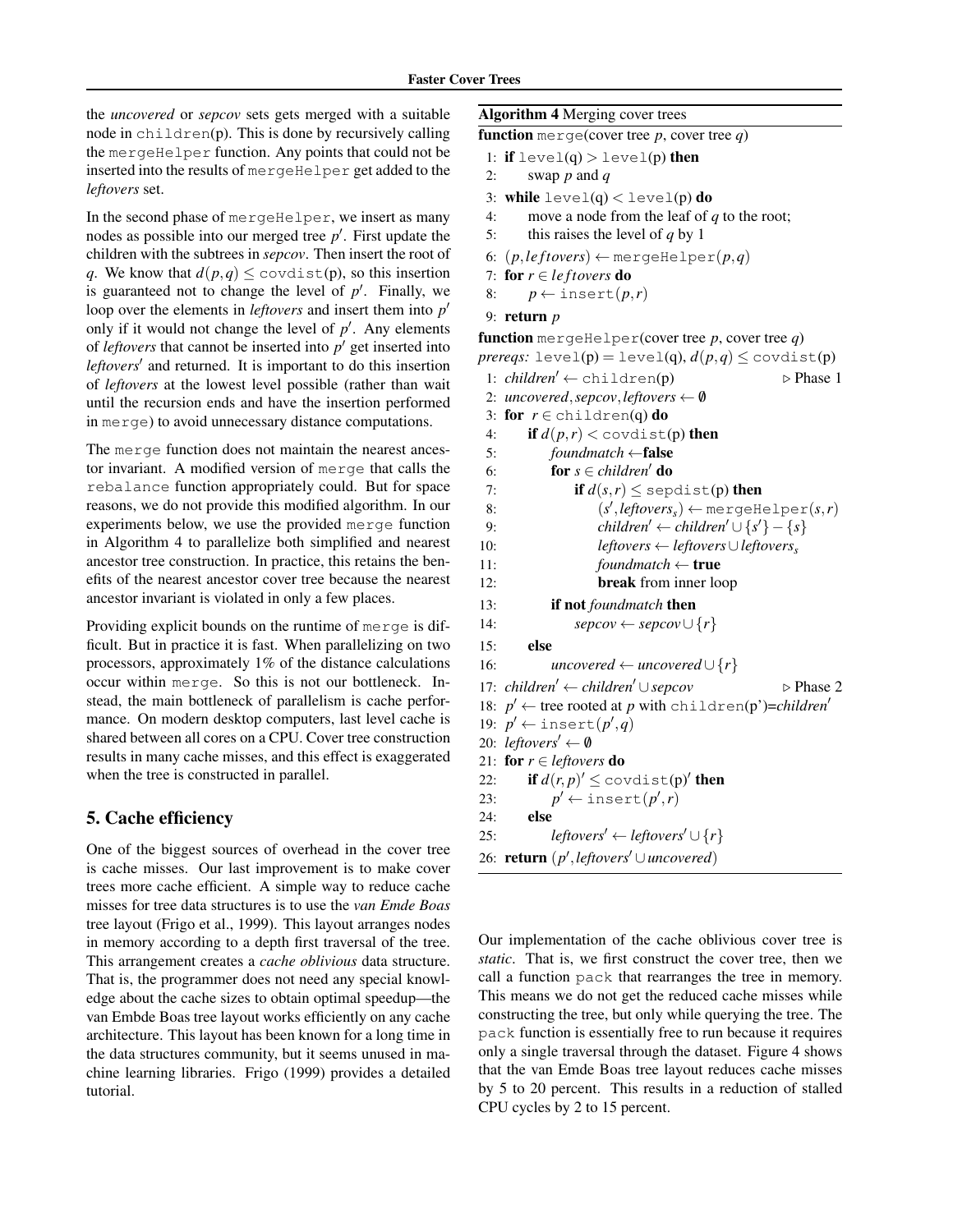

Figure 3. (a) Constructing a nearest ancestor query tree usually takes longer than the original cover tree and the simplified cover tree. (b) Construction *plus* querying is faster in the nearest ancestor cover tree. On most datasets, this faster query time more than offsets the increased construction cost, giving an overall speedup.



Figure 4. (a) Comparison of our packed nearest ancestor cover tree to our unpacked tree and other implementations, demonstrating better cache performance. (b) A stalled CPU cycle is when the CPU does no work because it must wait for a memory access. Reducing the number of cache misses results in fewer stalled cycles, and so faster run times. We used the Linux perf stat utility to measure the cache-references, cache-misses, cycles, and stalled-cycles-frontend hardware counters. perf stat uses a sampling strategy with negligible affect on program performance.



Figure 5. Run times on the "all nearest neighbor" procedure for only those datasets that take more than 5 minutes. (a) Tree construction. A single cover tree merge takes about 1% of the computation time; the main reason for the lack of perfect parallel speedup is the increased number of cache misses caused by inserting into multiple trees simultaneously. (b) Comparison on total performance to reference and MLPack implementations. Runtimes in both figures are divided by that of our single processor implementation (shown in parenthesis).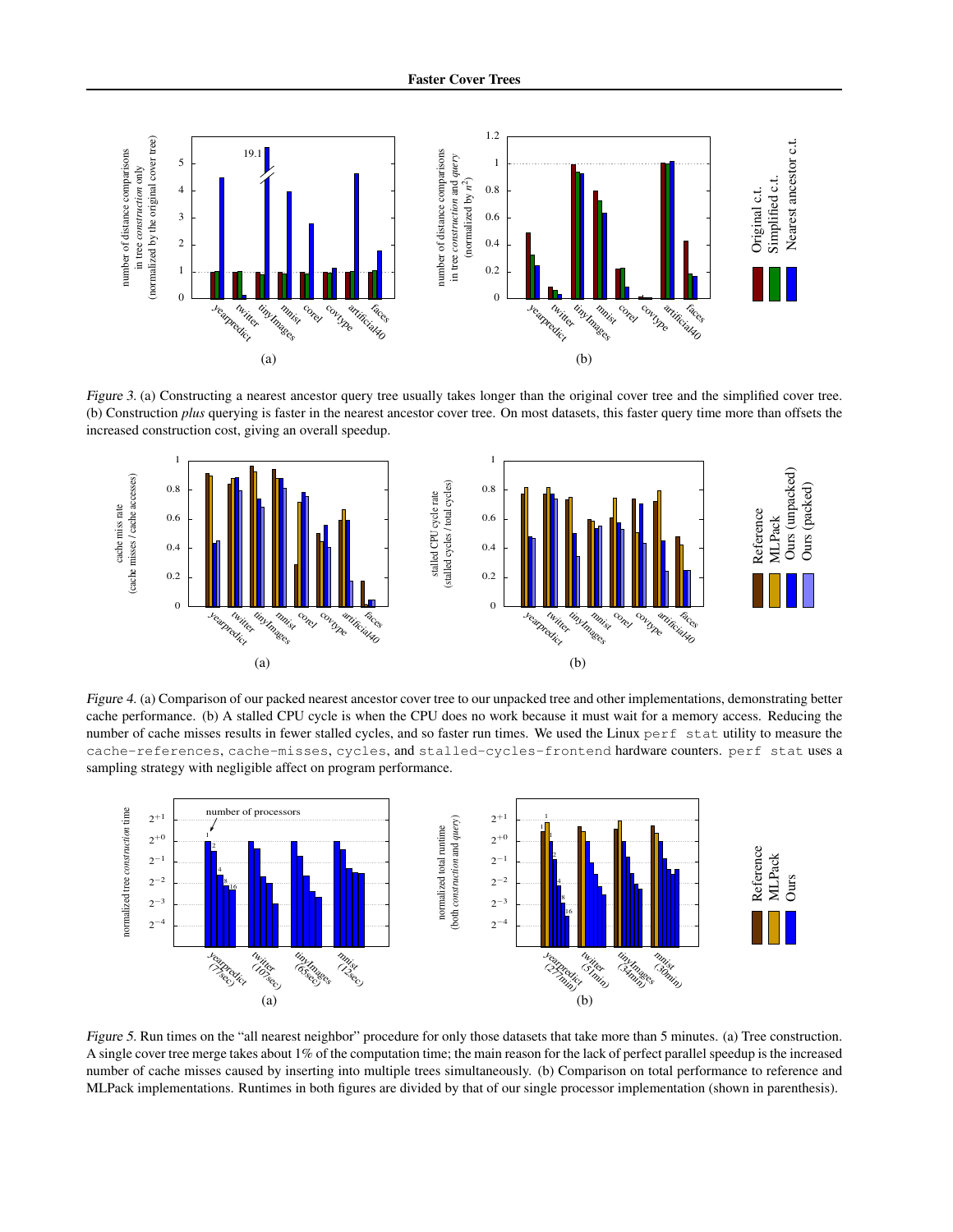| dataset      | num data points | num dimensions |
|--------------|-----------------|----------------|
| yearpredict  | 515345          | 90             |
| twitter      | 583250          | 78             |
| tinyImages   | 100000          | 384            |
| mnist        | 70000           | 784            |
| corel        | 68040           | 32             |
| covtype      | 581012          | 55             |
| artificial40 | 10000           | 40             |
| faces        | 10304           | 20             |

Table 1. All MLPack benchmark datasets with at least 20 dimensions and 10000 points, arranged in descending order by runtime of all nearest neighbor search.

# 6. Experiments

We now validate our improvements empirically. Our first experiments use the Euclidean distance on a standard benchmark suite (described in Table 1). Our last experiments use non-Euclidean metrics on data from bioinformatics and computer vision. In each experiment, we use the "all nearest neighbors" experimental setup. That is, we first construct the cover trees on the dataset. Then, for each point in the dataset, we find its nearest neighbor. This is a standard technique for measuring the efficiency of nearest neighbor algorithms.

#### 6.1. Tree-type comparison

Our first experiment compares the performance of the three types of cover trees: original, simplified, and nearest ancestor. We measure the number of distance comparisons required to build the tree on a dataset in Figure 3(a) and the number of distance comparisons required to find each data point's nearest neighbor in Figure 3(b) using Algorithm 1. Distance comparisons are a good proxy measure of runtime performance because the majority of the algorithm's runtime is spent computing distances, and it ignores the possible unwanted confounding variable of varying optimization efforts. As expected, the simplified tree typically outperforms the original tree, and the nearest ancestor tree typically outperforms the simplified tree. We reiterate that this reduced need for distance comparisons translates over to all other queries provided by the space tree framework (Curtin et al., 2013b).

#### 6.2. Implementation comparison

We next compare our implementation against two good cover tree implementations currently in widespread use: the reference implementation used in the original paper (Beygelzimer et al., 2006) and MLPack's implementation (Curtin et al., 2013a). Both of these programs were written in C++ and compiled using  $q++4.4.7$  with full optimizations. Our implementation was written in Haskell and compiled with ghc 7.8.4 also with full optimizations.<sup>2</sup> All tests were run on an Amazon Web Services c3.8x-large instance with 60 GB of RAM and 32 Intel Xeon E5-2680 CPU cores clocked at 2.80GHz. Half of those cores are hyperthreads, so for simplicity we only parallelize out to 16 cores.

Since the reference implementation and MLPack only come with the Euclidean distance built-in, we only use that metric when comparing the three implementations. Figure 4 shows the cache performance of all three libraries. Figure 5 shows the runtime of all three libraries. Our implementation's cache performance and parallelization speedup is shown on the nearest ancestor cover tree. Neither the original implementation nor MLPack support parallelization.

#### 6.3. Graph kernels and protein function

An important problem in bioinformatics is to predict the function of a protein based on its 3d structure. State of the art solutions model the protein's 3d structure as a graph and use support vector machines (with a graph kernel) for prediction. Computing graph kernels is relatively expensive, however, so research has focused on making the graph kernel computation faster (Vishwanathan et al., 2010; Shervashidze et al., 2011). Such research makes graph kernels scale to *larger graphs*, but does not help in the case where there are *more graphs*. Our contribution is to use cover trees to reduce the number of required kernel computations, letting us scale to more graphs. The largest dataset in previous research contained about 1200 proteins. With our cover tree, we perform nearest neighbor queries on all one hundred thousand proteins currently registered in the Protein Data Bank (Berman et al., 2000).

We use the random walk graph kernel in our experiment. It performs well on protein classification and is conceptually simple. See Vishwanathan *et al.* (2010) for more details. A naive computation of this kernel takes time  $O(v^6)$ , where *v* is the number of vertices in the graph. Vishwanathan *et al.* present faster methods that take time only  $O(v^3)$ . While considerably faster, it is still a relatively expensive distance computation.

The Protein Data Bank (Berman et al., 2000) contains information on the 3d primary structure of approximately one hundred thousand proteins. To perform our experiment, we follow a procedure similar to that used by the PROTEIN dataset used in the experiments in Viswanathan *et al.*. This procedure constructs secondary structure graphs from the primary structures in the Protein Data Bank using the tool VLPG (Schäfer et al., 2012). The Protein Data Bank stores the 3d structure of the atoms in the protein in a PDB file.

 $^2$ Our code can be downloaded at <code>http://github.com/</code> mikeizbicki/hlearn#covertree.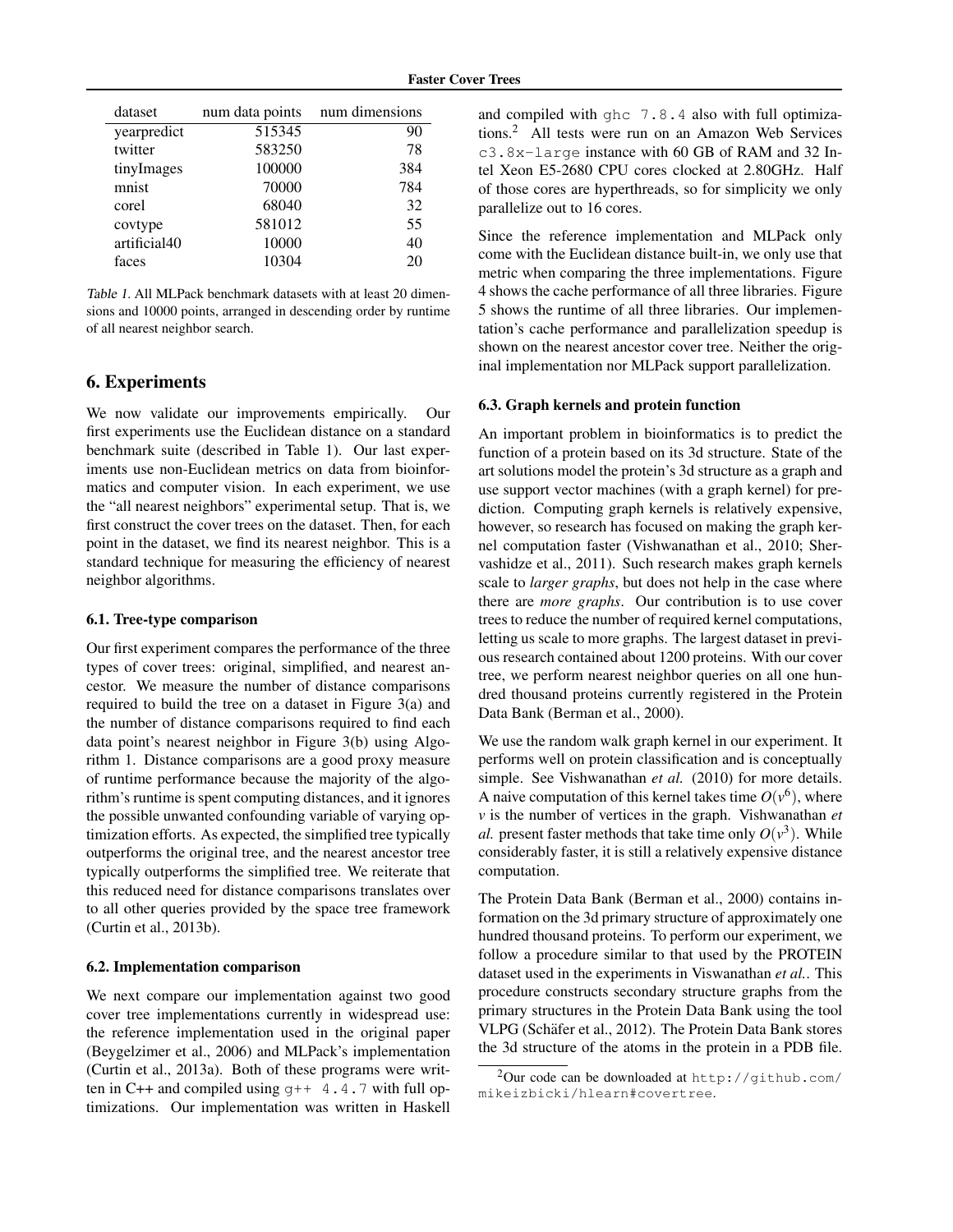

Figure 6. The effect on runtime as we increase the number of data points on the bionformatics data. The relationship is roughly linear, indicating protein graphs have a relatively low intrinsic dimensionality. As expected, the nearest ancestor cover tree performs the best.

From this PDB file, we calculate the protein's secondary structure using the DSSP tool (Joosten et al., 2011). Then, the tool VLPG (Schäfer et al., 2012) generates graphs from the resulting secondary structure. Some PDB files contain information for multiple graphs, and some do not contain enough information to construct a graph. In total, our dataset consists of 250,000 graphs, and a typical graph has between 5-120 nodes and 0.1-3 edges per node. Figure 6 shows the scaling behavior of all three cover trees on this dataset. On all of the data, the total construction and query cost are 29% that of the original cover tree.

#### 6.4. Earth mover's distance

The Earth Mover's Distance (EMD) is a distance metric between histograms designed for image classification (Rubner et al., 1998). In our tests, we convert images into three dimensional histograms of the pixel values in LabCIE color space. LabCIE is a color space represents colors in three dimensions. It is similar to the more familiar RGB and CMYK color spaces, but the distances between colors more accurately match what humans perceive color distances to be. We construct the histogram such that each dimension has 8 equally spaced intervals, for a total of 512 bins. We then create a "signature" of the histogram by recording only the 20 largest of the 512 bins.

Previous research on speeding up EMD focused on computing EMD distances faster. The EMD takes a base distance as a parameter. For an arbitrary base distance, EMD requires  $O(b^3 \log b)$  time where *b* is the size of the his-

| number<br>of                | simplified tree<br>construction |         | nearest ancestor tree<br>construction |         |
|-----------------------------|---------------------------------|---------|---------------------------------------|---------|
| cores                       | time                            | speedup | time                                  | speedup |
|                             | 70.7 min                        | 1.0     | $210.9$ min                           | 1.0     |
| $\mathcal{D}_{\mathcal{L}}$ | 36.6 min                        | 1.9     | 94.2 min                              | 2.2     |
|                             | $18.5 \text{ min}$              | 3.8     | 48.5 min                              | 4.3     |
| 8                           | $10.2 \text{ min}$              | 6.9     | $25.3 \text{ min}$                    | 8.3     |
| 16                          | $6.7 \text{ min}$               | 10.5    | $12.0 \text{ min}$                    | 17.6    |

Table 2. Parallel cover tree construction using the earth movers distance. On this large dataset with an expensive metric, we see better parallel speedup than on the datasets with the cheaper L2 metric. The nearest ancestor cover tree gets super-linear parallel speedup because we are merging with Algorithm 4, which does not attempt to rebalance.

togram signature. Faster algorithms exist for specific base metrics. For example, with an *L*<sup>1</sup> base metric the EMD can be computed in time  $O(b^2)$  (Ling & Okada, 2007); and if the base metric is a so-called "thresholded metric," we can get an order of magnitude constant factor speed up (Pele & Werman, 2009). We specifically chose the LabCIE color space because there is no known faster EMD algorithm. It will stress-test our cover tree implementation.

In this experiment, we use the Yahoo! Flickr Creative Commons dataset. The dataset contains 1.5 million images in its training set, and we construct simplified and nearest ancestor cover trees in parallel on this data. Construction times are shown in Table 2. Using the cheap L2 distance with smaller datasets, tree construction happens quickly and so parallelization is less important. But with an expensive distance on this larger dataset, parallel construction makes a big difference.

## 7. Conclusion

We've simplified the definition of the cover tree, and introduced the new nearest ancestor invariant that speeds up the cover tree in practice. It is possible that other invariants exist that will balance the tree better, providing even more speed improvements.

## Acknowledgments

Shelton was supported by DARPA award FA8750-12-2- 0010.

## References

Berman, Helen M., Westbrook, John, Feng, Zukang, Gilliland, Gary, Bhat, T. N., Weissig, Helge, Shindyalov, Ilya N., and Bourne, Philip E. The Protein Data Bank. *Nucleic Acids Research*, 28(1):235–242, 2000.